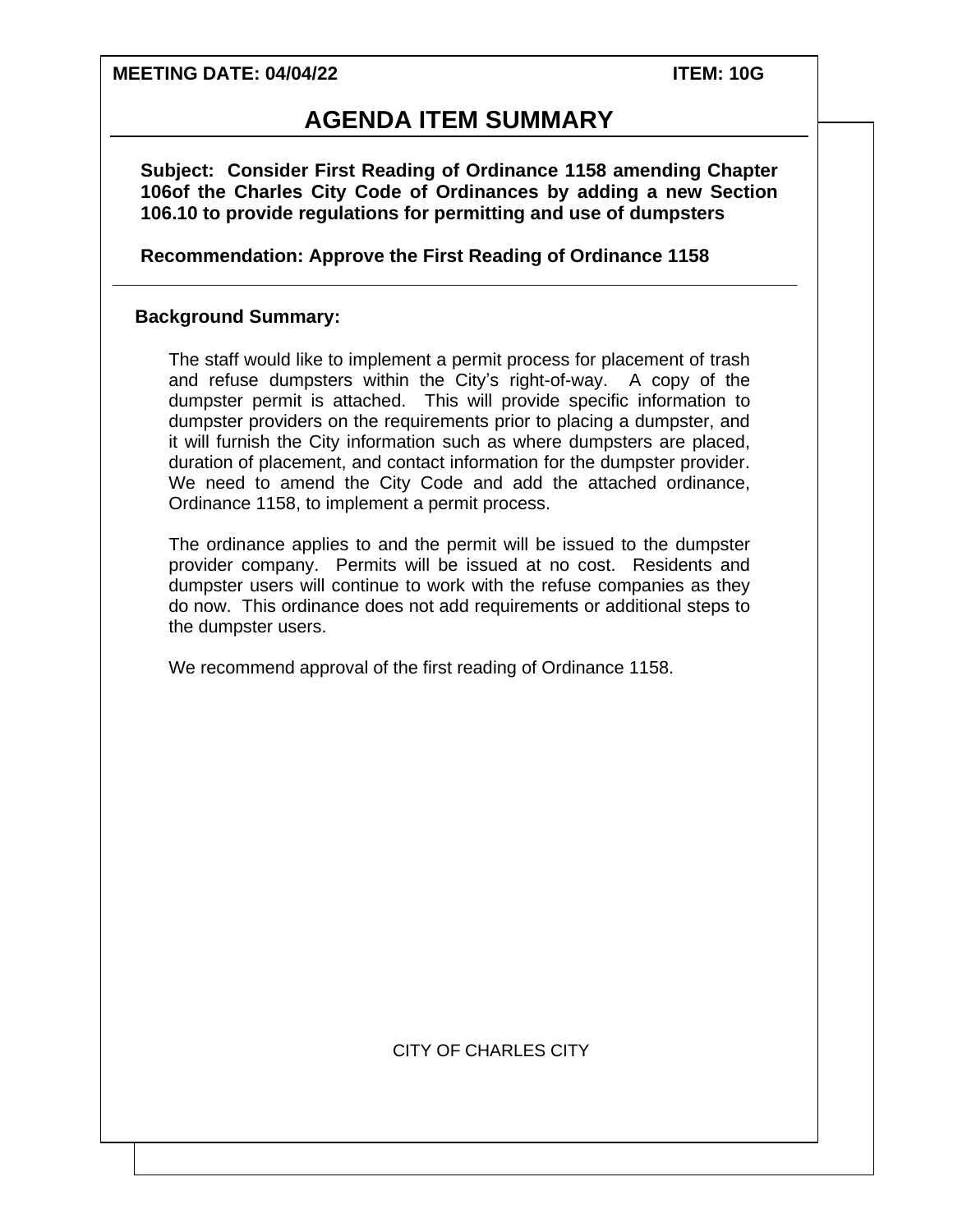#### ORDINANCE NO. 1158

## **AN ORDINANCE AMENDING CHAPTER 106 - COLLECTION OF SOLID WASTE OF THE CHARLES CITY CODE OF ORDINANCES BY ADDING A NEW SECTION 106.10 TO PROVIDE REGULATIONS FOR PERMITTING AND USE OF DUMPSTERS.**

**BE IT ENACTED** by the City Council of the City of Charles City, Iowa:

**SECTION 1.** New Section. The following new section 106.10 titled "Dumpsters and Other Equipment," is hereby added to read as follows:

**106.10 DUMPSTERS AND OTHER EQUIPMENT**. No dumpster, temporary refuse container, or any other non-registered, non-self-propelled equipment shall be placed or allowed to stand upon any public property or right of way without first obtaining a permit from the Zoning Administrator of the City of Charles City. All equipment shall be placed and maintained in accordance with the permit requirements. No equipment shall be placed on a public sidewalk or within twenty-five (25) feet of an intersecting street right-of-way. The owner of each storage container shall be responsible for obtaining a permit in accordance with this Section.

**SECTION 2.** Repealer. All ordinances or parts of ordinances in conflict with the provisions of this ordinance are hereby repealed.

**SECTION 3.** Severability. If any section, provision or part of this ordinance shall be adjudged invalid or unconstitutional, such adjudication shall not affect the validity of the ordinance as a whole or any section, provision or part thereof not adjudged invalid or unconstitutional.

**SECTION 4.** When Effective. This ordinance shall be in effect from and after its final passage, approval and publication as provided by law.

Passed by the City Council on this day of the case of the council on this day of the case of  $\alpha$ .

Approved this  $\_\_\_\_\$  day of  $\_\_\_\_\_\_\_\$ , 2022.

Dean Andrews, Mayor

\_\_\_\_\_\_\_\_\_\_\_\_\_\_\_\_\_\_\_\_\_\_\_\_\_\_\_\_\_\_\_\_\_\_

ATTEST:

\_\_\_\_\_\_\_\_\_\_\_\_\_\_\_\_\_\_\_\_\_\_\_\_\_ Trudy O'Donnell, City Clerk

\_\_\_\_\_\_\_\_\_\_\_\_\_\_\_\_\_\_\_\_\_\_\_\_\_\_\_\_\_\_\_\_\_\_\_

As certified, the foregoing was published as Ordinance No. \_\_\_\_\_\_\_\_\_\_ on the \_\_\_\_\_\_ day of  $\frac{1}{2022}$ .

City Clerk